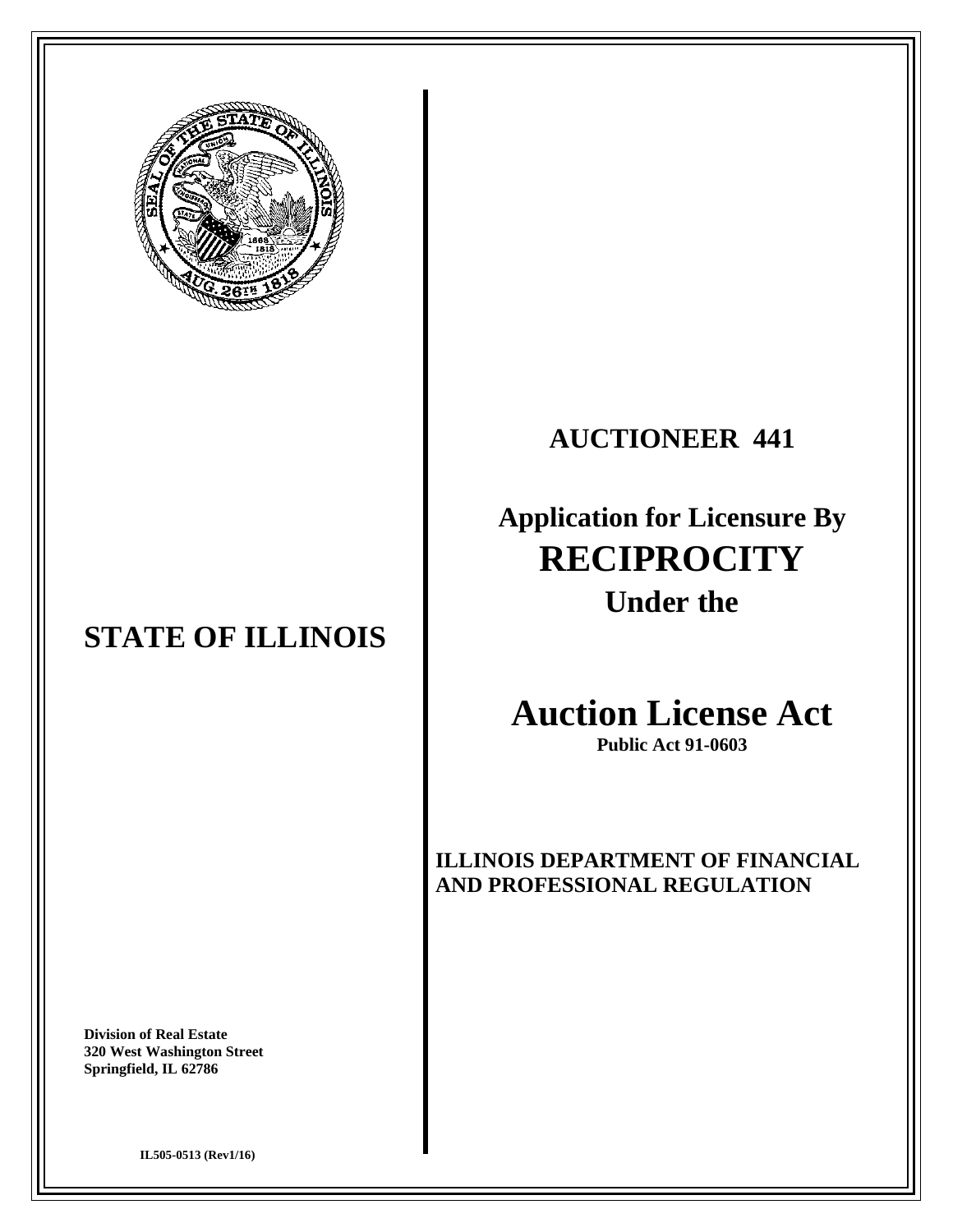### **LICENSURE APPLICATION**

### **STATE OF ILLINOIS ILLINOIS DEPARTMENT OF FINANCIAL AND PROFESSIONAL REGULATION DIVISION OF REAL ESTATE 800/560-6420**

### **Auctioneer Profession**

### **PART I.** 1. Application for the following profession and licensure method - Please indicate the profession name **(AUCTIONEER)** for which you are applying. The licensure method is on the basis of **Reciprocity**. **Please read the following to determine the appropriate licensure method.**

### **QUALIFICATIONS/INSTRUCTIONS FOR LICENSURE on the basis of RECIPROCITY:**

- a) You must be 18 years of age.
- b) You must have graduated from high school or its equivalent (e.g., G.E.D).
- c) You must hold a current license, in good standing, in a state with which Illinois has a written agreement for reciprocity.
- d) **Real Estate Auctions**-You must hold a current Illinois Real Estate license in order to conduct real estate auctions in Illinois.

### **IF YOU DO NOT MEET THE ABOVE QUALIFICATIONS, YOU MUST APPLY FOR LICENSURE ON THE BASIS OF EXAMINATION.**

**PART II. 1. Name - Please enter your full name.** 

- **2. Social Security Number** Your **Social Security number is required** to be on your application. Release of your Social Security number will be in accordance with the Federal Privacy Act of 1974, Section 7(b). The Illinois Department of Financial and Professional Regulation will only release your social security number to the following entities; Illinois Department of Revenue regarding arrearage on Illinois taxes due, Illinois Department of Public Aid regarding delinquent court ordered child support and the Illinois Student Assistance Commission regarding delinquent student loans. Social Security numbers are not public information and will not be released to the general public.
- **3. Street Address Required** Indicate your complete street address. If you have a P. O. Box you may indicate it in **addition** to the street address. Any subsequent change of address must be submitted in writing to the Illinois Department of Financial and Professional Regulation within 24 hours of the change.
- **4. Place of Birth** Indicate the city and state in which you were born.
- **5. Date of Birth** Indicate your complete date of birth.
- **6. Sex** Indicate F for Female or M for Male.
- **7. Telephone Number(s)** Indicate your daytime and evening phone numbers.

### **PART III. LICENSURE HISTORY**

**A. State of Original Licensure** – Indicate the state from which you received your original licensure as an Auctioneer.

- 1. Check the correct profession title.
- 2. Indicate the License Number.
- 3. Indicate the Original Issue Date.
- 4. Indicate the Current Status of your auctioneer original state of licensure.

#### **B. State(s) of Current Licensure –** Indicate the state(s) for which you currently hold an auctioneer license.

- 1. Check the correct profession title.
- 2. Indicate the License Number(s).
- 3. Indicate the Original Issue Dates(s) for each license.
- 4. Indicate the Current Status of your auctioneer(s) license(s).

**IL505-0513 (Rev1/16)**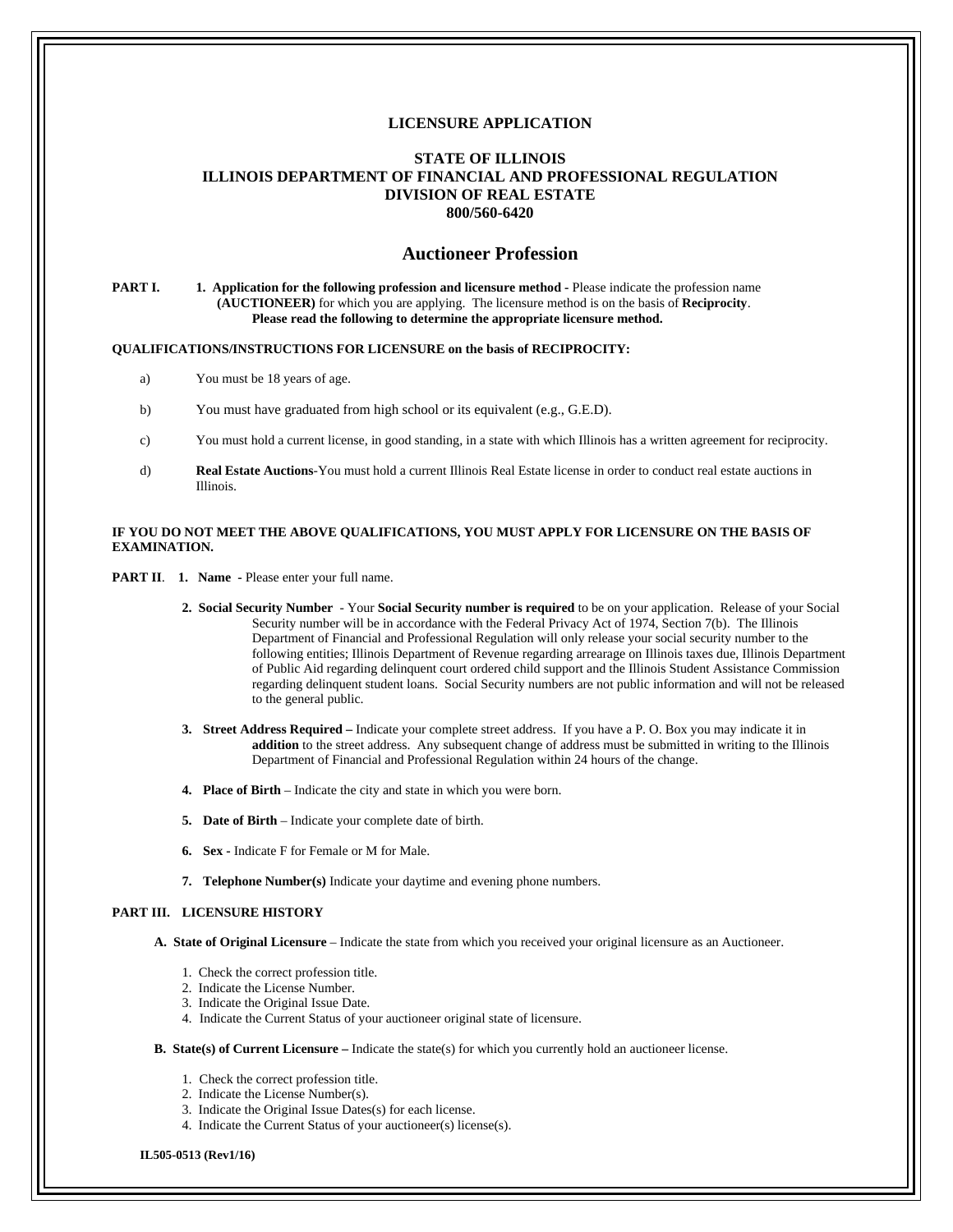#### **C. Other State(s) of Licensure** – Indicate the state from which you received your original licensure as an Auctioneer.

- 1. Check the correct profession title.
- 2. Indicate the License Number(s).
- 3. Indicate the Original Issue Date(s) for each license.
- 4. Indicate the Current Status for each license.

#### **PART IV.** Personal History Questions – You must answer each personal history question.

**PART VI.** Non-Resident Consent and Certifying Statements – Read the certifying statements in their entirety to ensure your understanding. Indicate your printed name, title and date. Affix your signature. All information contained within your application is subject to audit.

### **PART VII. CERTIFICATION OF LICENSURE HISTORY**

- 1. Please complete the top portion of the Certification of Licensure History. You may duplicate this form as needed. In addition you may wish to contact your states of licensure to see if a fee is required to obtain a certification of your licensure history.
- 2. Forward the completed form with the appropriate fee (if applicable) to your state(s) of licensure. The form is to be completed by the state verifying your licensure history and returned to you to be submitted with your application for licensure.

**CONSENT TO EXAMINE AND AUDIT SPECIAL ACCOUNTS** – Mark the appropriate box regarding escrow/special accounts. If you do not accept escrow monies and do not hold monies belonging to others then mark the appropriate box and continue with Part C.

### **Part A – AUCTIONEER/AUCTION FIRM INFORMATION**

- 1. Name of Auctioneer or Auction Firm Indicate the name of the auctioneer/auction firm.
- 2. Street Address Indicate the street address of the auctioneer/auction firm.
- 3. Name of Responsible Person Indicate the name of the responsible person
- 4. Street Address of Responsible Person Indicate the street address for the responsible person
- 5. License Number Indicate the auctioneer/auction firm license number for which accounts are held.
- 6. Social Security or FEIN Number Indicate the social security number for auctioneer or FEIN for an auction firm.

### Part B - DEPOSITORY AT WHICH SPECIAL ACCOUNT(S) ARE MAINTAINED Please complete a separate consent

- to examine and audit form for each account.
- 1. Name and Address of Federally Insured Depository Indicate the name and street address of the federally insured depository, Bank or Savings and Loan Association at which you maintain accounts.
- 2. List those Persons Authorized to Withdraw Funds from the Special Accounts Indicate the person(s) name, title and license number (if applicable) that is/are authorized to withdraw funds from this account.

#### **Part C – AUTHORIZATION TO EXAMINE AND AUDIT**

- 1. Printed Name, License Number and Date Indicate the printed name of the Managing Auctioneer, their license number and the date for which this form is being completed.
- 2. Signature The managing auctioneer is to sign and date the consent to examine and audit.

### **NOTE. Please read the entire instructions before completing the application.** Complete only the necessary steps that apply to you. To obtain assistance in completing this application, please call 800-560-6420 - (TTY) 866-325-4949.

**Check List** - Licensure application completed & signed a metal contract the Licensure Fee Enclosed All personal history questions answered **Total Fee Required** Auctioneer Initial Application Licensure Fee \$200 **ALL FEES ARE NON-REFUNDABLE** Certification of licensure 45 day permit (sponsor card) – completed and signed by Managing Auctioneer. (Auctioneer applicants only) Consent to Examine and Audit – Completed and signed

#### **Mail application with all supporting documentation and fee to:**

**Illinois Department of Financial and Professional Regulation Division of Real Estate 320 West Washington Street, 3rd Floor Springfield, IL 62786**

**IL505-0513 (Rev1/16)**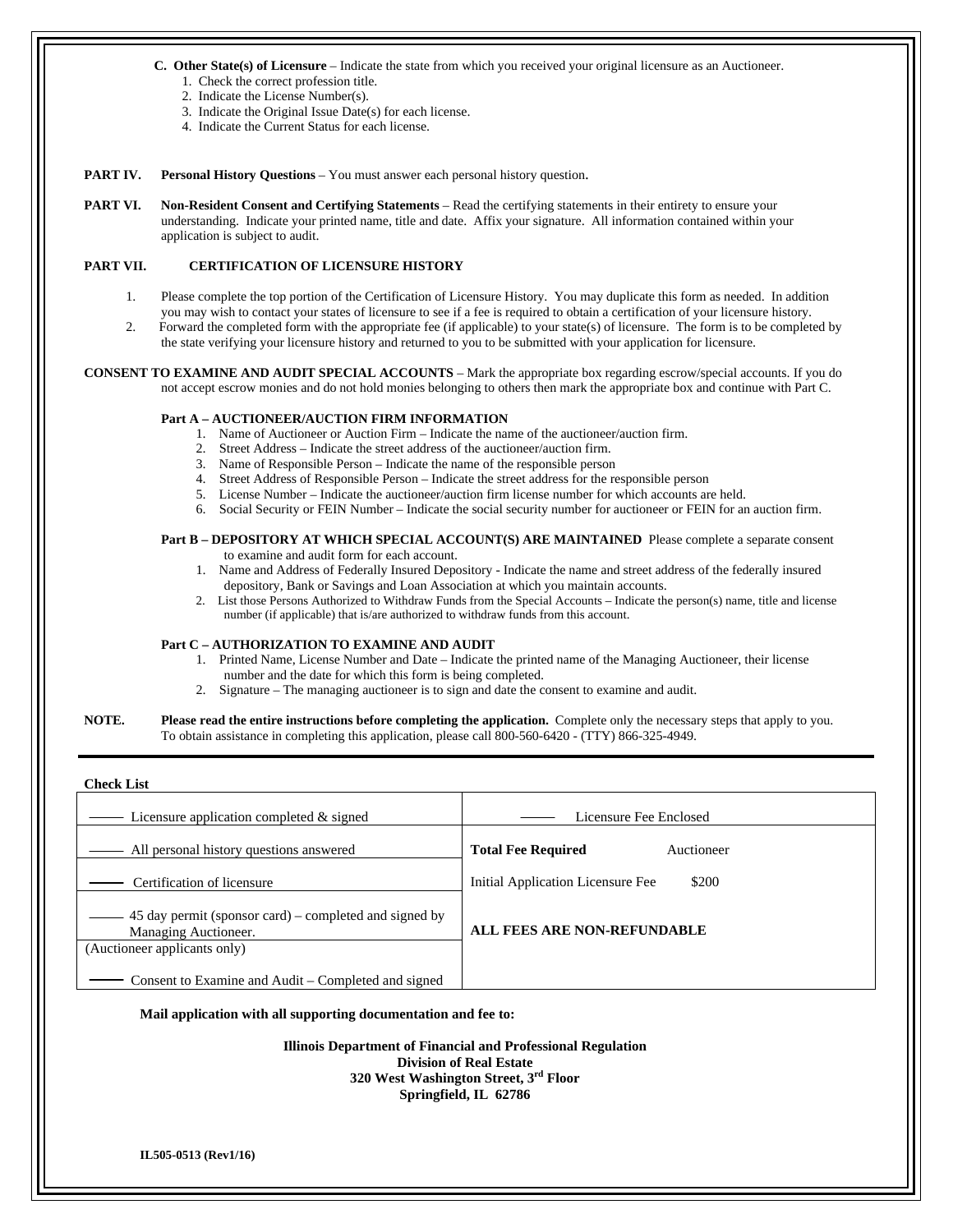| I.                                                                                                                                                                                                                                                    | 441                                               |                                                                                                                                                    |                                                                                                                                                                                          |                                                                                                                                                                                                                                                                                      |  |
|-------------------------------------------------------------------------------------------------------------------------------------------------------------------------------------------------------------------------------------------------------|---------------------------------------------------|----------------------------------------------------------------------------------------------------------------------------------------------------|------------------------------------------------------------------------------------------------------------------------------------------------------------------------------------------|--------------------------------------------------------------------------------------------------------------------------------------------------------------------------------------------------------------------------------------------------------------------------------------|--|
| PART II.                                                                                                                                                                                                                                              |                                                   |                                                                                                                                                    |                                                                                                                                                                                          |                                                                                                                                                                                                                                                                                      |  |
|                                                                                                                                                                                                                                                       |                                                   | 2.                                                                                                                                                 |                                                                                                                                                                                          | <b>SOCIAL SECURITY NUMBER (Required)</b>                                                                                                                                                                                                                                             |  |
| 3.<br>STREET ADDRESS - (If your mailing address is a P.O. Box, enter street address in addition)-Any change of address<br>must be submitted in writing to the Illinois Department of Financial and Professional Regulation within 24 hours of change. |                                                   |                                                                                                                                                    |                                                                                                                                                                                          |                                                                                                                                                                                                                                                                                      |  |
|                                                                                                                                                                                                                                                       |                                                   |                                                                                                                                                    |                                                                                                                                                                                          |                                                                                                                                                                                                                                                                                      |  |
|                                                                                                                                                                                                                                                       |                                                   |                                                                                                                                                    |                                                                                                                                                                                          |                                                                                                                                                                                                                                                                                      |  |
|                                                                                                                                                                                                                                                       |                                                   | Email                                                                                                                                              |                                                                                                                                                                                          |                                                                                                                                                                                                                                                                                      |  |
| <b>Place of Birth</b>                                                                                                                                                                                                                                 |                                                   | Date of Birth<br>5.                                                                                                                                |                                                                                                                                                                                          |                                                                                                                                                                                                                                                                                      |  |
| <b>City and State</b>                                                                                                                                                                                                                                 |                                                   | <b>Month</b>                                                                                                                                       | Year                                                                                                                                                                                     |                                                                                                                                                                                                                                                                                      |  |
| <b>Telephone Number(s)</b>                                                                                                                                                                                                                            |                                                   |                                                                                                                                                    |                                                                                                                                                                                          |                                                                                                                                                                                                                                                                                      |  |
| Daytime(                                                                                                                                                                                                                                              |                                                   |                                                                                                                                                    |                                                                                                                                                                                          |                                                                                                                                                                                                                                                                                      |  |
| PART III.<br><b>State</b><br><b>Of Original</b>                                                                                                                                                                                                       | <b>Profession</b>                                 | <b>License Number</b>                                                                                                                              | Original<br><b>Issue Date</b>                                                                                                                                                            | <b>Current Status</b>                                                                                                                                                                                                                                                                |  |
|                                                                                                                                                                                                                                                       |                                                   |                                                                                                                                                    |                                                                                                                                                                                          |                                                                                                                                                                                                                                                                                      |  |
| State(s) of<br><b>Current</b><br>Licensure                                                                                                                                                                                                            | <b>Auctioneer</b>                                 |                                                                                                                                                    |                                                                                                                                                                                          |                                                                                                                                                                                                                                                                                      |  |
| Other State(s) of<br>Licensure                                                                                                                                                                                                                        | <b>Auctioneer</b><br><b>Broker</b><br>Salesperson |                                                                                                                                                    |                                                                                                                                                                                          |                                                                                                                                                                                                                                                                                      |  |
|                                                                                                                                                                                                                                                       | Licensure                                         | <b>D AUCTIONEER</b><br>NAME (Last, First and Middle)<br><u> 1989 - Jan Store, Amerikaansk kon</u><br><b>Licensure History</b><br><b>Auctioneer</b> | APPLICANT'S PERSONAL INFORMATION<br>Street Address and P.O. Box - if applicable<br>City, State Zip Code<br><b>Assoc/Auctioneer</b><br><b>Assoc/Auctioneer</b><br><b>Assoc/Auctioneer</b> | <b>AUCTIONEER</b><br>RECIPROCITY APPLICATION<br><b>Illinois Department of Financial and Professional Regulation</b><br>320 West Washington Street<br>Springfield, IL 62786<br>Page 1 of 5<br>APPLICATION FOR THE FOLLOWING PROFESSION on the basis of RECIPROCITY<br>Day<br>Evening( |  |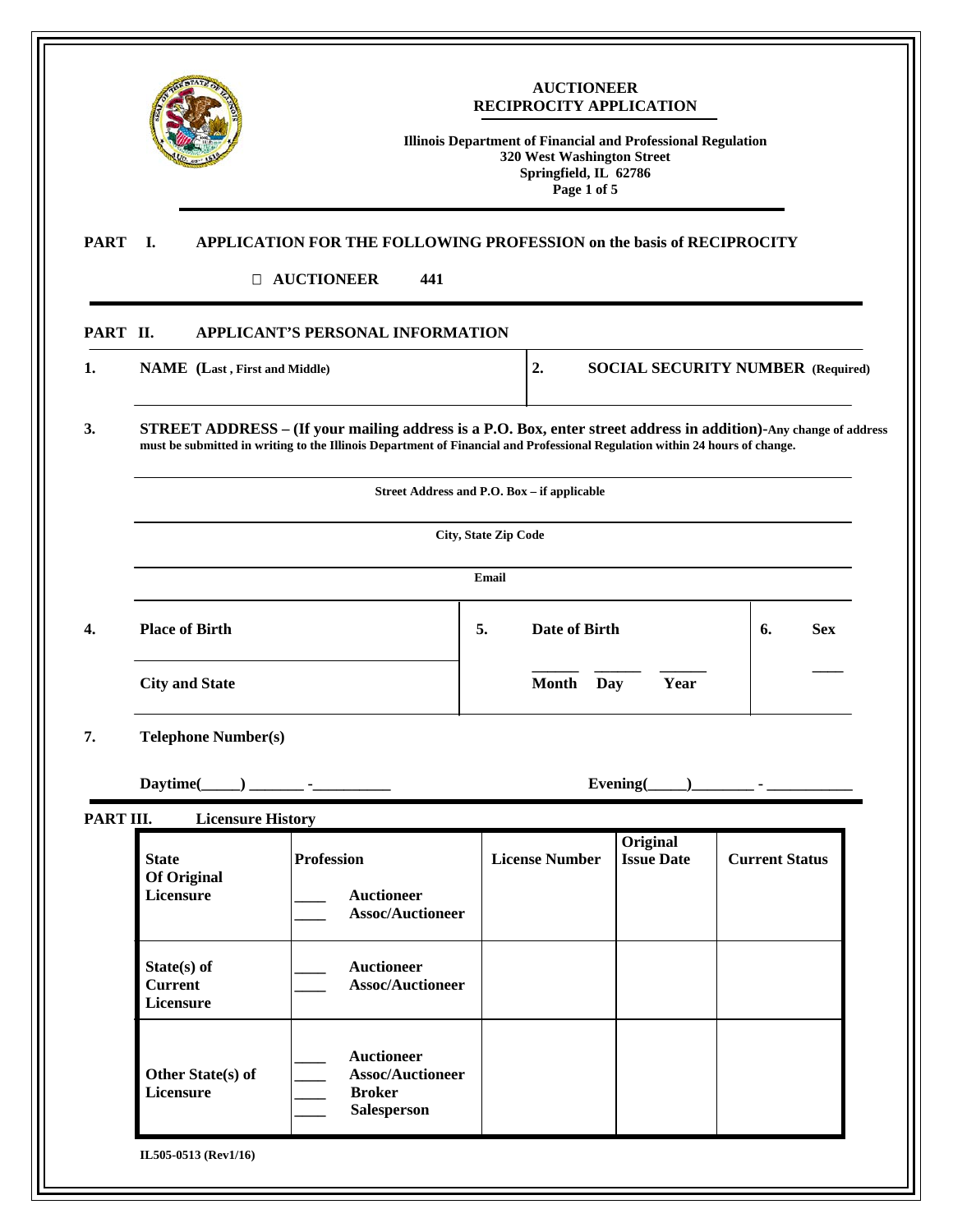

### **ILLINOIS DEPARTMENT OF FINANCIAL AND PROFESSIONAL REGULATION AUCTION DIVISION**

**Page 2 of 5** 

| PART V. | PERSONAL HISTORY QUESTIONS (ALL MUST BE ANSWERED)                                                                                                                                                  | <b>YES</b> | NO. |
|---------|----------------------------------------------------------------------------------------------------------------------------------------------------------------------------------------------------|------------|-----|
| 1.      | Are you a high school graduate or have you received a G.E.D.?                                                                                                                                      |            |     |
| 2.      | Are you at least 18 years of age?                                                                                                                                                                  |            |     |
| 3.      | Have you ever been convicted of any criminal offense in any state or federal court<br>(other than a minor traffic violation)?                                                                      |            |     |
| 4.      | Have you ever held, or do you currently hold, an auction license in Illinois or any other<br>jurisdiction?                                                                                         |            |     |
| 5.      | Have you been denied a professional license or permit or had a professional license or<br>permit disciplined in any way by any licensing authority in Illinois or any other<br>state/jurisdiction? |            |     |
| 6.      | Are you more than 30 days in arrears on any court ordered child support payments?                                                                                                                  |            |     |
|         | Are you in arrears on any state taxes due to the Illinois Department of Revenue?                                                                                                                   |            |     |

### **NON-RESIDENT CONSENT**

I hereby consent with the IDFPR that actions may be commenced against me in a court of competent jurisdiction in this State by the service of summons, process, or other pleading authorized by the law upon the Illinois Department of Financial and Professional Regulation. The consent shall stipulate and agree that service of the process, summons, or pleading upon the Agency shall be taken and held in all courts to be valid and binding as if actual service had been made upon the applicant in Illinois.

### **CERTIFYING STATEMENTS**

I hereby attest to having read and understand the Illinois Auction Licensing Act and Rules and agree to abide by all provisions of the provisions contained therein.

I, the undersigned, hereby submit this application, and upon oath states and verifies that all statements made are true, correct and are made for the purpose of securing a license under the Illinois Auction License Act.

Typed/Printed Name of Applicant Date

Signature of Applicant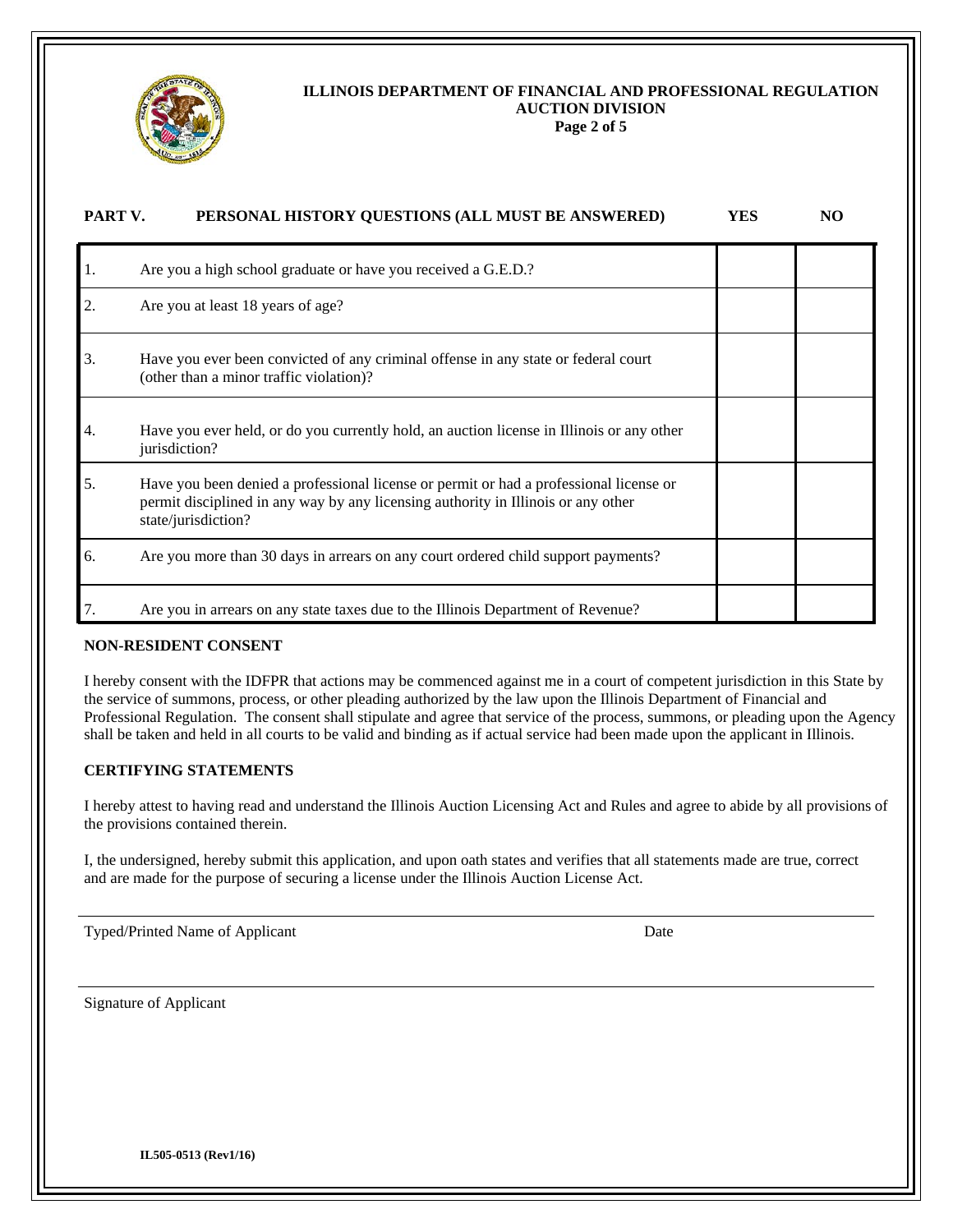

### **CERTIFICATION OF LICENSURE HISTORY**

**Illinois Department of Financial and Professional Regulation** 

Auction 800/560-6420

Page 3 of 5

### **COMPLETE ONLY IF YOU ARE/WERE LICENSED IN ANOTHER STATE**

**APPLICANT:** Complete this section only and forward to the state from which you are requesting certification by a licensing agency/board. Contact certifying state for appropriate fee. You are authorized to photocopy this form as necessary.

| 1. Name Last                                                            | First<br>Middle                                                                                                                                                                                                                                                                                                                          | 2. Date of Birth                                                     |                               | 3. Social Security Number                                                                                                                                                                                          |  |
|-------------------------------------------------------------------------|------------------------------------------------------------------------------------------------------------------------------------------------------------------------------------------------------------------------------------------------------------------------------------------------------------------------------------------|----------------------------------------------------------------------|-------------------------------|--------------------------------------------------------------------------------------------------------------------------------------------------------------------------------------------------------------------|--|
| 4. Address Street, City State and Zip Code                              |                                                                                                                                                                                                                                                                                                                                          | 5. Maiden or Given Surname                                           |                               |                                                                                                                                                                                                                    |  |
|                                                                         |                                                                                                                                                                                                                                                                                                                                          | Indicate Profession for Which You Are Applying:<br>6.<br>Auctioneer_ |                               |                                                                                                                                                                                                                    |  |
|                                                                         | 7. Telephone Number:<br>$($ $\_\_$ $\_\_$ $\_\_$ $\_\_$ $\_\_$ $\_\_$ $\_\_$ $\_\_$ $\_\_$ $\_\_$ $\_\_$ $\_\_$ $\_\_$ $\_\_$ $\_\_$ $\_\_$ $\_\_$ $\_\_$ $\_\_$ $\_\_$ $\_\_$ $\_\_$ $\_\_$ $\_\_$ $\_\_$ $\_\_$ $\_\_$ $\_\_$ $\_\_$ $\_\_$ $\_\_$ $\_\_$ $\_\_$ $\_\_$ $\_\_$ $\_\_$                                                  | 8. License Number:                                                   |                               |                                                                                                                                                                                                                    |  |
| 9.<br>Profession name for which<br>you are licensed in the other state. |                                                                                                                                                                                                                                                                                                                                          |                                                                      | Original Issuance Date<br>10. |                                                                                                                                                                                                                    |  |
|                                                                         | I hereby authorize -<br>Name of State Licensing Agency or Board the information requested below.                                                                                                                                                                                                                                         |                                                                      |                               | to furnish the Illinois Department of Financial and Professional Regulation                                                                                                                                        |  |
|                                                                         |                                                                                                                                                                                                                                                                                                                                          |                                                                      |                               |                                                                                                                                                                                                                    |  |
|                                                                         | TO BE COMPLETED BY THE LICENSING AGENCY ONLY:                                                                                                                                                                                                                                                                                            |                                                                      |                               | Other forms of Certification will be accepted, provided all applicable information<br>requested on this form is contained in the Certification. This completed form<br>MUST be returned directly to the applicant. |  |
|                                                                         | <b>CERTIFICATION OF LICENSURE HISTORY</b>                                                                                                                                                                                                                                                                                                |                                                                      |                               |                                                                                                                                                                                                                    |  |
| А.                                                                      | <b>Profession Name</b>                                                                                                                                                                                                                                                                                                                   |                                                                      | В.                            | License Number                                                                                                                                                                                                     |  |
| C.                                                                      | <b>Issuance Date</b>                                                                                                                                                                                                                                                                                                                     |                                                                      | D.                            | <b>Expiration Date</b>                                                                                                                                                                                             |  |
| Е.                                                                      | License Status<br>__Active<br>__Lapsed<br>__Inactive<br>_Other (Explain)                                                                                                                                                                                                                                                                 |                                                                      | F.                            | Reciprocal Registration<br>This State $\Box$ does $\Box$ does not have a reciprocal<br>agreement with Illinois.                                                                                                    |  |
| G.                                                                      | Is there now or has there ever been any disciplinary action commenced against the above applicant $\square$ Yes                                                                                                                                                                                                                          |                                                                      |                               | $\square$ No                                                                                                                                                                                                       |  |
| Н.                                                                      | If "G" is answered yes, has there ever been any formal sanctions imposed against the applicant's license as a matter of public record including but not<br>limited to fines, reprimand, probation, censure, revocation, suspension, surrender, restriction or limitation?<br>(If yes, attached a certified copy of disciplinary action.) |                                                                      |                               | $\Box$<br>$\Box$<br>Yes<br>N <sub>0</sub>                                                                                                                                                                          |  |
|                                                                         | I certify that the information contained herein is true and correct according to the official records of this state.                                                                                                                                                                                                                     |                                                                      |                               |                                                                                                                                                                                                                    |  |
|                                                                         | Printed Name <b>Contract City State, Zip Code and Telephone Number</b> Agency/Board Name, Street, City State, Zip Code and Telephone Number                                                                                                                                                                                              |                                                                      |                               |                                                                                                                                                                                                                    |  |
|                                                                         |                                                                                                                                                                                                                                                                                                                                          |                                                                      |                               |                                                                                                                                                                                                                    |  |
| Title                                                                   |                                                                                                                                                                                                                                                                                                                                          |                                                                      |                               |                                                                                                                                                                                                                    |  |
| Date —                                                                  |                                                                                                                                                                                                                                                                                                                                          |                                                                      |                               |                                                                                                                                                                                                                    |  |
|                                                                         | <b>EMBOSSED</b><br><b>SEAL</b>                                                                                                                                                                                                                                                                                                           |                                                                      |                               |                                                                                                                                                                                                                    |  |
|                                                                         | IL505-0513 (Rev1/16)                                                                                                                                                                                                                                                                                                                     |                                                                      |                               |                                                                                                                                                                                                                    |  |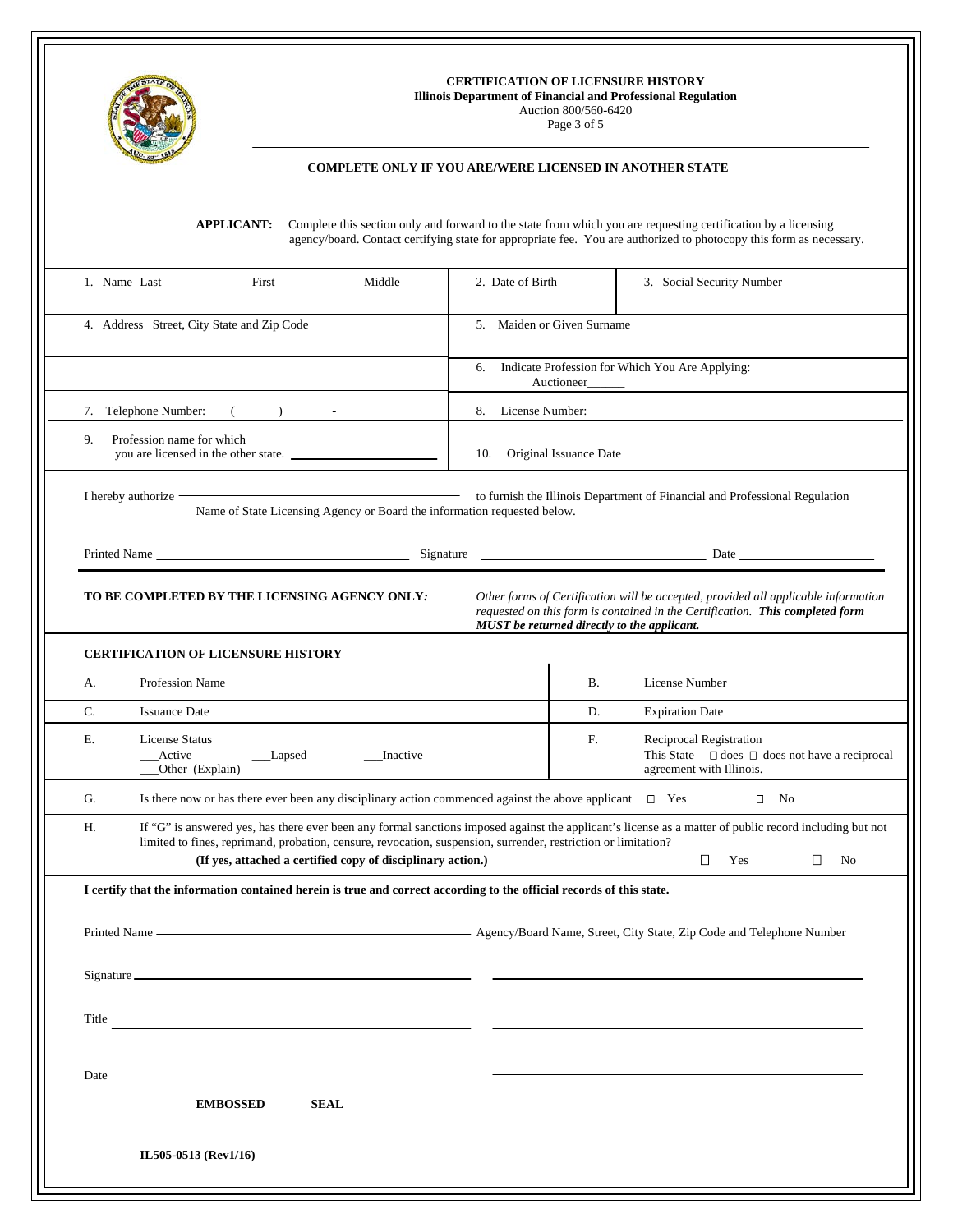

## **45-DAY PERMIT SPONSOR CARD**

### **ILLINOIS DEPARTMENT OF FINANCIAL AND PROFESSIONAL REGULATION 320 West Washington Street, 3rd Floor Springfield, Illinois 62786 800/560-6420**

| <b>45-DAY PERMIT SPONSOR CARD</b><br>Page 4 of 5                                                                                                                                 |  |                                                                                                                                                             |  |  |  |
|----------------------------------------------------------------------------------------------------------------------------------------------------------------------------------|--|-------------------------------------------------------------------------------------------------------------------------------------------------------------|--|--|--|
| If you will be self-sponsored you must complete the 45-day permit on your own behalf.<br>This form is required to be completed in order to apply for licensure as an Auctioneer. |  |                                                                                                                                                             |  |  |  |
| <b>SPONSORED LICENSEE INFORMATION</b>                                                                                                                                            |  | (Note: Must be submitted within 24 hours of Issuance)                                                                                                       |  |  |  |
| CURRENT DATE ____________________________                                                                                                                                        |  | LICENSE NO.                                                                                                                                                 |  |  |  |
|                                                                                                                                                                                  |  |                                                                                                                                                             |  |  |  |
|                                                                                                                                                                                  |  |                                                                                                                                                             |  |  |  |
|                                                                                                                                                                                  |  |                                                                                                                                                             |  |  |  |
|                                                                                                                                                                                  |  |                                                                                                                                                             |  |  |  |
|                                                                                                                                                                                  |  |                                                                                                                                                             |  |  |  |
|                                                                                                                                                                                  |  |                                                                                                                                                             |  |  |  |
| <b>SPONSORING AUCTION FIRM OR AUCTIONEER INFORMATION</b>                                                                                                                         |  |                                                                                                                                                             |  |  |  |
| <b>AUCTIONEER OR</b>                                                                                                                                                             |  |                                                                                                                                                             |  |  |  |
|                                                                                                                                                                                  |  |                                                                                                                                                             |  |  |  |
|                                                                                                                                                                                  |  | MAILING ADDRESS                                                                                                                                             |  |  |  |
|                                                                                                                                                                                  |  |                                                                                                                                                             |  |  |  |
|                                                                                                                                                                                  |  |                                                                                                                                                             |  |  |  |
|                                                                                                                                                                                  |  | LICENSE NO.                                                                                                                                                 |  |  |  |
| MANAGING AUCTIONEER SIGNATURE<br>If you have any questions, please contact our office at 800/560-6420.                                                                           |  | Retain two copies, one for the sponsoring auctioneer/firm's records and one for the sponsored employee.                                                     |  |  |  |
|                                                                                                                                                                                  |  | Return Original To:<br>Illinois Department of Financial and Professional Regulation<br>320 West Washington Street, 3rd Floor<br>Springfield, Illinois 62786 |  |  |  |
| \$25 Fee*                                                                                                                                                                        |  | *(NOT REQUIRED FOR NEW LICENSURE APPLICANT)                                                                                                                 |  |  |  |
|                                                                                                                                                                                  |  |                                                                                                                                                             |  |  |  |
|                                                                                                                                                                                  |  |                                                                                                                                                             |  |  |  |
|                                                                                                                                                                                  |  |                                                                                                                                                             |  |  |  |
|                                                                                                                                                                                  |  |                                                                                                                                                             |  |  |  |